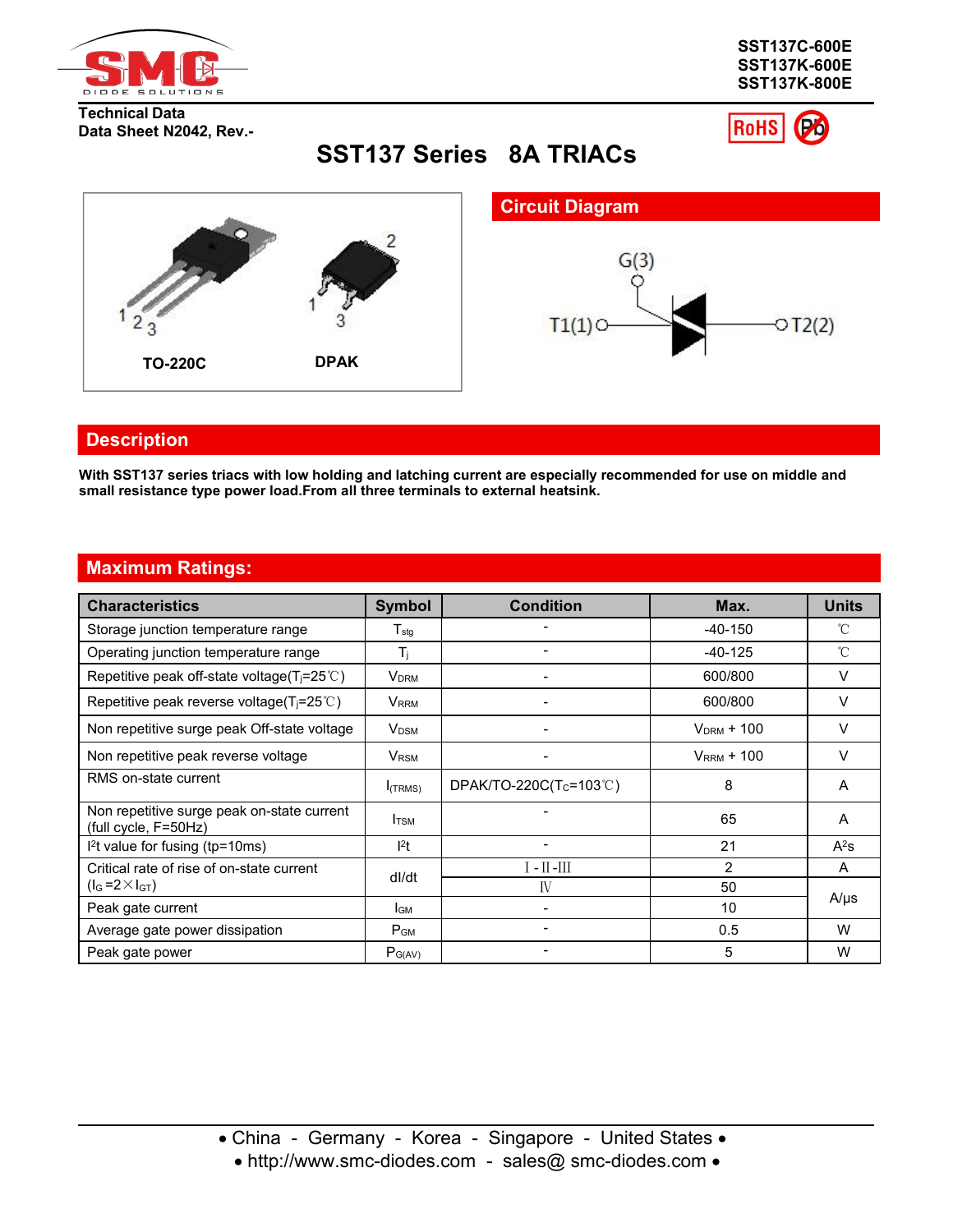

#### **Technical Data Data Sheet N2042, Rev.-**

#### **SST137C-600E SST137K-600E SST137K-800E**



## **Electrical Characteristics**(Tj=25℃ unless otherwise specified)

|                 | <b>Test Condition</b>                                |                         |            |    |    | Value |     |             |
|-----------------|------------------------------------------------------|-------------------------|------------|----|----|-------|-----|-------------|
| <b>Symbol</b>   |                                                      | Quadrant                |            | D  | Е  |       | G   | <b>Unit</b> |
|                 |                                                      | $\text{III}-\text{III}$ | <b>MAX</b> | 5  | 10 | 25    | 50  | mA          |
| I <sub>GT</sub> | $V_D = 12V R_L = 30\Omega$                           | IV                      |            | 10 | 25 | 70    | 100 |             |
| $V_{GT}$        |                                                      | <b>ALL</b>              | <b>MAX</b> |    |    | 1.3   |     | V           |
| $V_{GD}$        | $V_D = V_{DRM} T_i = 125^{\circ}C R_L = 3.3 K\Omega$ | <b>ALL</b>              | <b>MIN</b> |    |    | 0.2   |     | V           |
|                 |                                                      | $\scriptstyle\rm III$ - |            | 10 | 20 | 50    | 70  |             |
| ΙL.             | $I_G=1.2I_{GT}$                                      | $II - IV$               | <b>MAX</b> | 20 | 30 | 70    | 100 | mA          |
| Iн.             | $I_T = 100 \text{mA}$                                |                         | <b>MAX</b> | 10 | 15 | 40    | 60  | mA          |
| dV/dt           | $V_D = 2/3V_{DRM}$ Gate Open T <sub>i</sub> =125°C   |                         | <b>MIN</b> | 20 | 50 | 50    | 200 | $V/\mu s$   |

## **Static Characteristics**

| <b>Symbol</b>          | <b>Condition</b>                                                                 | Max. | <b>Units</b> |
|------------------------|----------------------------------------------------------------------------------|------|--------------|
| <b>V</b> <sub>TM</sub> | │ I⊤=10A tp=380µs,Tj=25℃_                                                        | l.6  |              |
| <b>I</b> DRM           | V <sub>D</sub> =V <sub>DRM</sub> V <sub>R</sub> =V <sub>RRM</sub> , Tj=25℃       |      | μA           |
| <b>IRRM</b>            | $\rm V_D$ = $\rm V_{DRM}$ $\rm V_R$ = $\rm V_{RRM}$ , Tj=125 $\rm ^{\circ}\rm C$ |      | mA           |

## **Thermal Resistances**

| Symbol   |                      | <b>Condition</b> | <b>Value</b>          | Units |
|----------|----------------------|------------------|-----------------------|-------|
|          |                      | <b>TO-220C</b>   | $\mathbf \sigma$<br>, |       |
| Rth(j-c) | Junction to case(AC) | <b>DPAK</b>      | $\sim$                | °C/W  |

## **Ordering Information**



| <b>Device</b>      | Package     | <b>Shipping</b> |
|--------------------|-------------|-----------------|
| SST137C-600E       | TO-220C     | 50pcs/Tube      |
| SST137K-600/800E   | <b>DPAK</b> | 2500pcs/Reel    |
| SST137K-600/800ETR | <b>DPAK</b> | 2500pcs/ Reel   |

• China - Germany - Korea - Singapore - United States •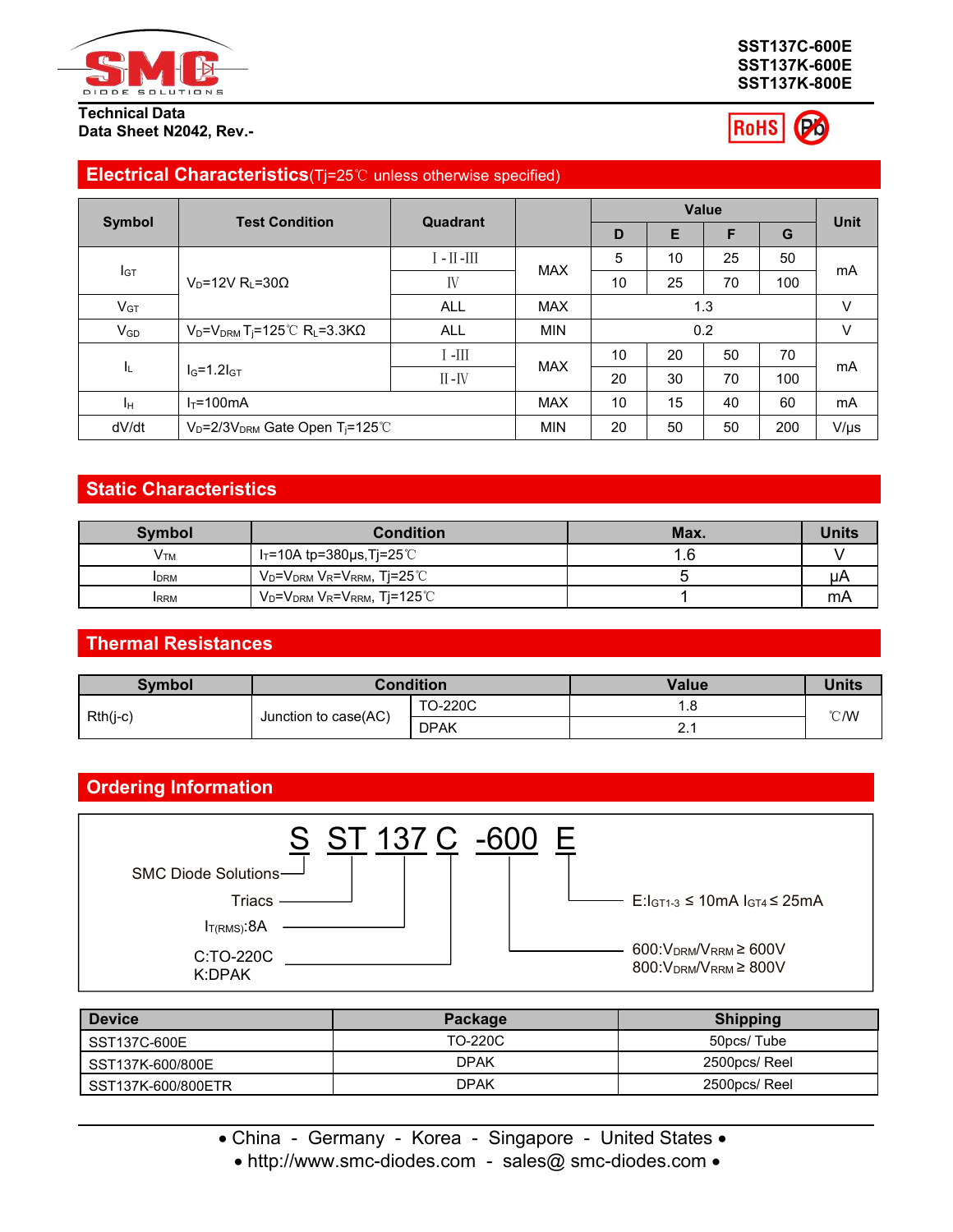

#### **Technical Data Data Sheet N2042, Rev.-**

## **Marking Diagram**



**SST137C-600E SST137K-600E SST137K-800E**



Where XXXXX is YYWWL

| $SST137C-600E = Part name$ |                |  |
|----------------------------|----------------|--|
| $SST137K-600E = Part name$ |                |  |
| YY                         | $=$ Year       |  |
| ww                         | = Week         |  |
| L                          | $=$ Lot Number |  |

**Millimeters Inches**

**Min. Typ. Max. Min. Typ. Max.** A | 4.40 | | 4.60 | 0.173 | | 0.181 || | B | 0.70 | 0.90 | 0.028 | 0.035 ||

**SYMBOL** Min. Typ. Max.

## **Mechanical Dimensions TO-220C**



## **Mechanical Dimensions DPAK**



|                |      | 0.0111111 |      |       | The college |       |
|----------------|------|-----------|------|-------|-------------|-------|
|                |      |           |      |       |             |       |
|                |      |           |      |       |             |       |
| φ              |      | 3.6       |      |       | 0.142       |       |
| L <sub>3</sub> | 2.65 |           | 2.95 | 0.104 |             | 0.116 |
| L2             | 1.14 |           | 1.70 | 0.045 |             | 0.067 |
| L1             |      | 3.39      |      |       | 0.133       |       |
| Н              | 28.0 |           | 29.8 | 1.102 |             | 1.173 |
| G              |      | 2.54      |      |       | 0.1         |       |
| F              | 6.30 |           | 6.90 | 0.248 |             | 0.272 |
| E              | 9.90 |           | 10.3 | 0.39  |             | 0.406 |
| D              | 8.90 |           | 9.90 | 0.350 |             | 0.390 |
| C <sub>3</sub> | 2.20 |           | 2.60 | 0.087 |             | 0.102 |
| C <sub>2</sub> | 1.23 |           | 1.32 | 0.048 |             | 0.052 |
| С              | 0.45 |           | 0.60 | 0.018 |             | 0.024 |

| <b>SYMBOL</b>  |               | <b>Millimeters</b> |             |               | <b>Inches</b> |             |  |
|----------------|---------------|--------------------|-------------|---------------|---------------|-------------|--|
|                | Min.          | Typ.               | Max.        | Min.          | Typ.          | Max.        |  |
| A              | 2.10          |                    | 2.50        | 0.083         |               | 0.098       |  |
| A <sub>2</sub> | 0             |                    | 0.10        | $\mathbf{0}$  |               | 0.004       |  |
| B              | 0.66          |                    | 0.86        | 0.026         |               | 0.034       |  |
| <b>B2</b>      | 5.18          |                    | 5.48        | 0.202         |               | 0.216       |  |
| C              | 0.40          |                    | 0.60        | 0.016         |               | 0.024       |  |
| C <sub>2</sub> | 0.44          |                    | 0.58        | 0.017         |               | 0.023       |  |
| D              | 5.90          |                    | 6.30        | 0.232         |               | 0.248       |  |
| D <sub>1</sub> |               | 5.30REF            |             |               |               | 0.209REF    |  |
| E              | 6.40          |                    | 6.80        | 0.252         |               | 0.268       |  |
| E <sub>1</sub> | 4.63          |                    |             | 0.182         |               |             |  |
| G              | 4.47          |                    | 4.67        | 0.176         |               | 0.184       |  |
| Н              | 9.50          |                    | 10.70       | 0.374         |               | 0.421       |  |
|                | 1.09          |                    | 1.21        | 0.043         |               | 0.048       |  |
| L2             | 1.35          |                    | 1.65        | 0.053         |               | 0.065       |  |
| V <sub>1</sub> |               | $7^{\circ}$        |             |               |               |             |  |
| V2             | $0^{\,\circ}$ |                    | $6^{\circ}$ | $0^{\,\circ}$ |               | $6^{\circ}$ |  |

China - Germany - Korea - Singapore - United States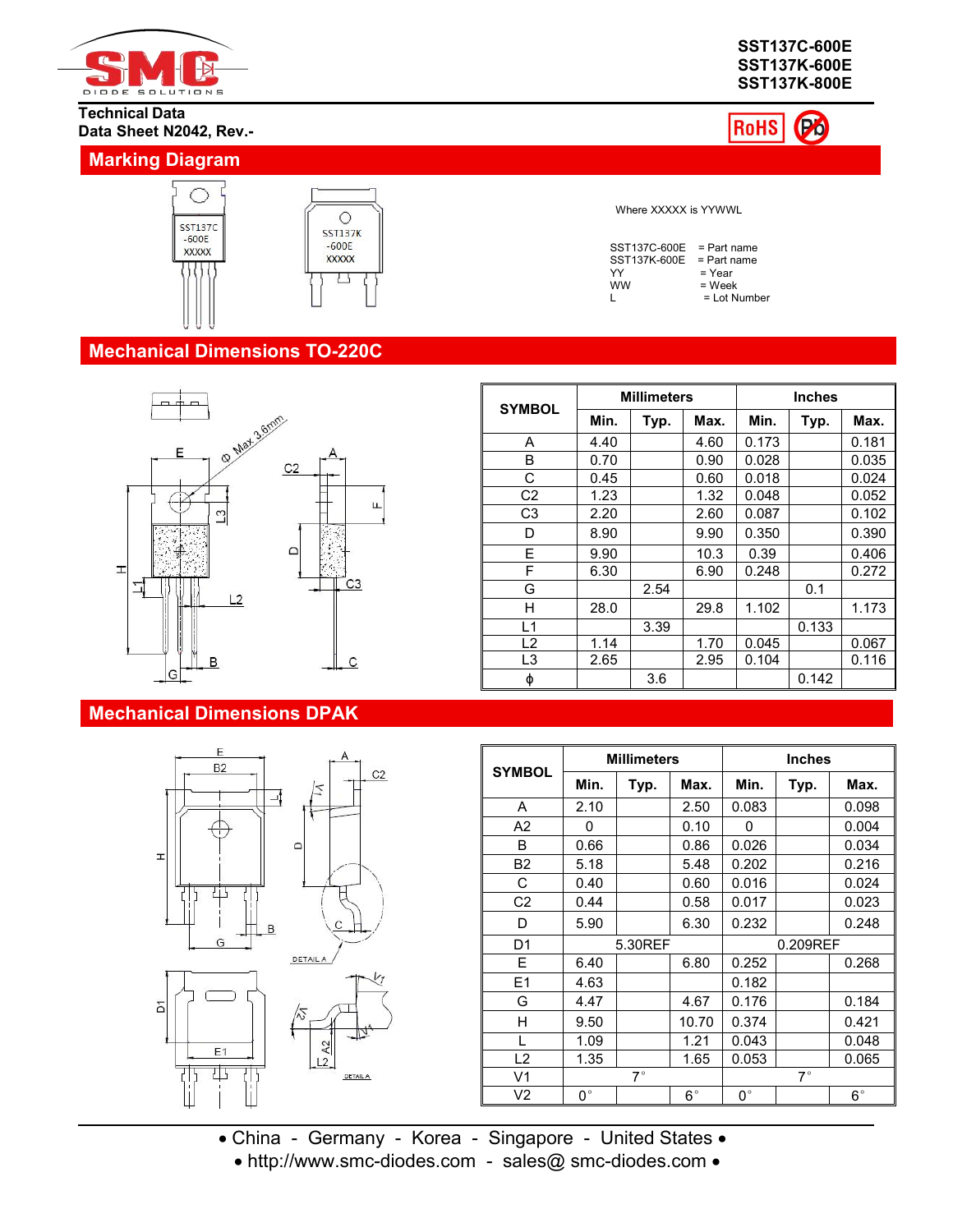



RoHS

(Po)

#### **Technical Data Data Sheet N2042, Rev.-**

## **Ratings and Characteristics Curves**

**FIG.1:** Maximum power dissipation versus RMS on-state current







**FIG.5:** Non-repetitive surge peak on-state current for a sinusoidal pulse with width tp<20ms, and corresponging value of f t ( ι - ιι -ιιι:dl/dt < 50A/μs; Ⅳ:dI/dt < 10A/μs)



**FIG.2:** RMS on-state current versus case temperature











• China - Germany - Korea - Singapore - United States •